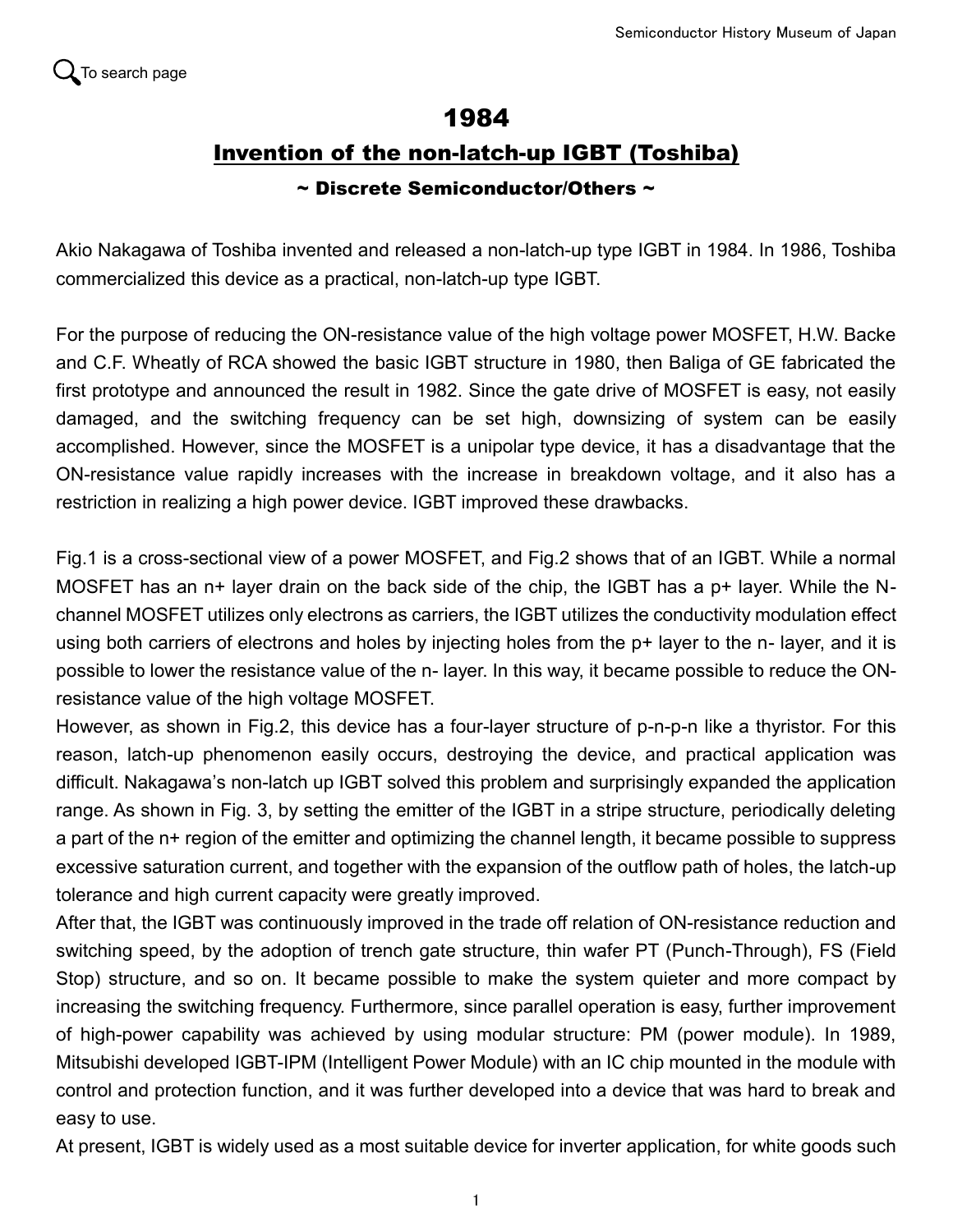as air conditioners, washing machines, refrigerators, IH cookers, for industrial use such as elevators, robots, machine tools, and for electric vehicles.



Fig.1 Equivalent Circuit and Structure of MOSFET



Fig.2 Equivalent circuit and structure of IGBT